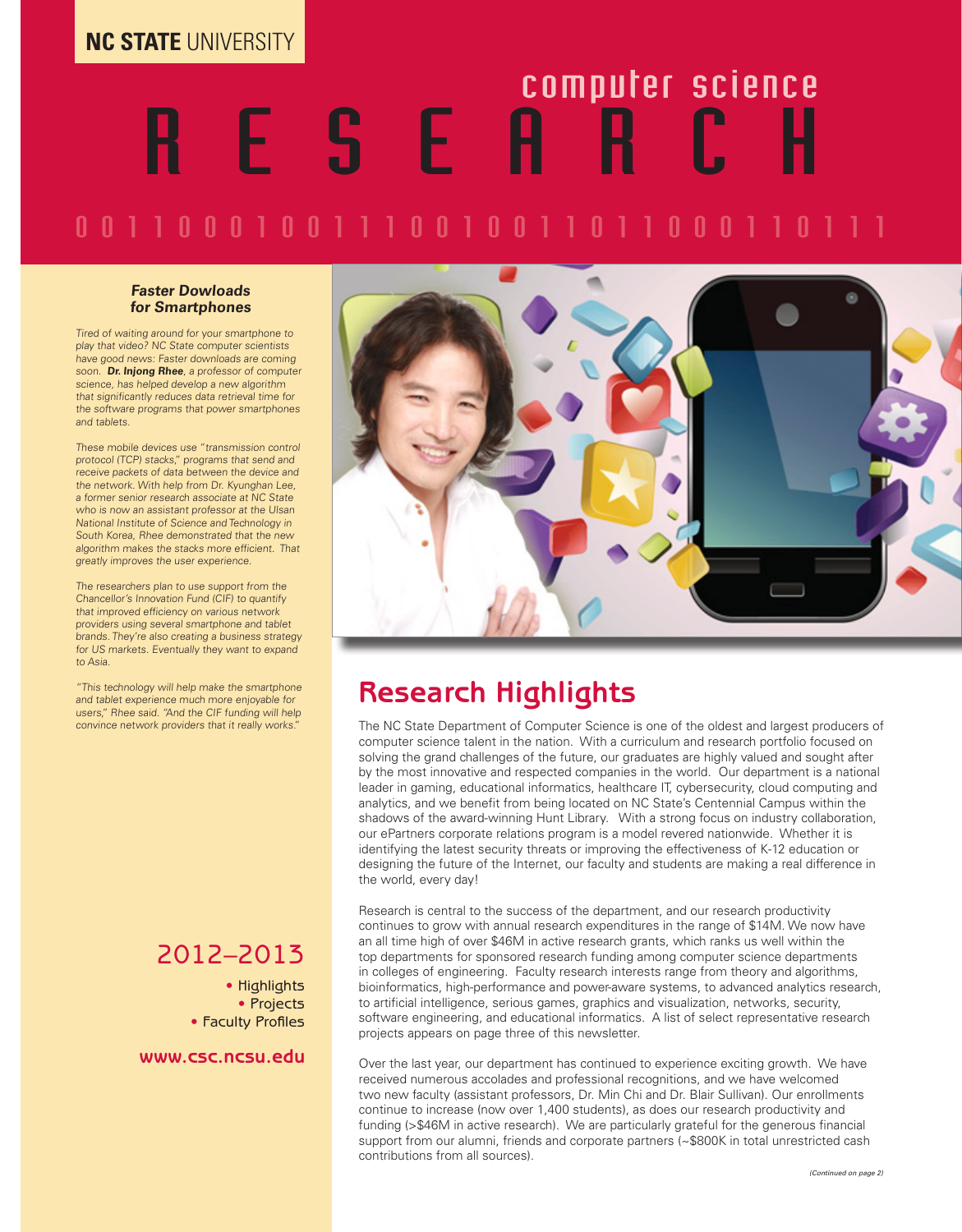#### **Research Faculty**

#### **Randy Avent, Professor PhD, University of North Carolina, 1986**

Defense analytics, dealing with unstructured and semistructured data mining and exploitation

**Dennis R. Bahler, Associate Professor PhD, University of Virginia, 1987** Artificial intelligence: constraint processing, machine learning, hybrid neural-symbolic computing

**Tiffany Barnes, Associate Professor PhD, North Carolina State University, 2003** Educational data mining, serious games for education, health and energy, broadening computing participation

**Lina Battestilli, Teaching Assistant Professor PhD, North Carolina State University, 2005** Computer science education, cloud computing and datacenter networks, networking architecture

**Donald Bitzer, Distinguished University Research Professor, PhD, University of Illinois, 1960** Convolutional codes, signal processing for biological

systems, computer-based education

**Kristy Boyer, Assistant Professor PhD, North Carolina State University, 2010** Artificial intelligence, computational linguistics, intelligent tutoring systems, computer science education

**Franc Brglez, Research Professor PhD, University of Colorado, 1970**

Distributed and collaborative workflows, databases, and groupware for the Internet

**Rada Y. Chirkova, Associate Professor PhD, Stanford University, 2002** Database performance, query-processing efficiency by designing and materializing views

**Jon Doyle, SAS Professor of Computer Science PhD, Massachusetts Institute of Technology, 1980** Artificial Intelligence, mathematical and philosophical foundations, rational agents, decision making

**Rudra Dutta, Professor PhD, North Carolina State University, 2001** Network design: optical, wireless sensor and mesh networks; future Internet design

**William Enck, Assistant Professor PhD, Pennsylvania State University, 2011** Systems security, mobile operating systems security

**Robert Fornaro, Professor PhD, Pennsylvania State University, 1969**  Networks and applications of real-time embedded computer systems, wireless sensor systems

**Vincent Freeh, Associate Professor PhD, University of Arizona, 1996** Operating sys., compilers, programming languages distributed & parallel computing, embedded systems

**Edward Gehringer, Associate Professor PhD, Purdue University, 1979** Hardware support for memory management, objectoriented software systems—performance studies

**Xiaohui (Helen) Gu, Associate Professor PhD, University of Illinois, 2004**

Distributed systems, operating systems, computer networks

**Khaled Harfoush, Associate Professor PhD, Boston University, 2002** Computer networking, Internet measurements, peer-topeer systems, routing protocols

**Christopher G. Healey, Professor PhD, University of British Columbia, Canada, 1996** Visualization & computer graphics: methods for rapidly, accurately, effectively visualizing lg. complex datasets

**Steffen Heber, Associate Professor PhD, Universität Heidleberg, Germany, 2001** Algorithms to compare and analyze gene order permutations, animation dev. for bioinformatics education

## **Highlights (cont.)**

In the 2012-2013 academic year, faculty as a group produced about 300 publications, and faculty gave about 200 professional talks related to their research and educational activities. A number of our faculty serve as editors and on editorial boards of leading professional publications, and as members and officers in the most prestigious professional societies and organizations in their areas of specialty. Our faculty continued the tradition of being both organizers and participants in a number of prestigious professional events and flagship computer science conferences, as well as delivering services and functions to the university, the state, professional societies, and the nation.

In our undergraduate program, we awarded 170 BS degrees, an upward trend expected to continue for several more years. In the fall of 2013, we had 817 undergraduate students, including 58 who are double majors. Demand for our undergraduates has surged as the economy has improved. Many of our graduates received multiple employment offers, and average starting salaries were over \$65K, among the highest in the NC State College of Engineering. For a number of years, we have been one of the top suppliers of new graduates to IBM, Cisco, SAS, NetApp, and other industry giants. However, a large number of students have pursued careers with smaller companies or other entrepreneurial opportunities. Our Undergraduate Concentration in Game Development has been recognized as one of the top in the nation for three consecutive years by The Princeton Review.

Our graduate program continues to thrive! Applications for admission continue to increase year-over-year. We enrolled 612 graduate students; 179 of these were PhD students – both record highs for the department. Similarly, we awarded a record number of graduate degrees (224), including 24 PhDs. As with our undergrads, demand for our graduate students is extremely high, with starting salaries for our master's degree students averaging approximately \$93K, while starting salaries for our PhD students are starting around \$120K. Some of the top consumers of our graduate talent include Amazon, Cisco, IBM, Microsoft, EMC, SAS and NetApp.

In 2012-2013 our faculty received a number of prestigious awards and honors: Dr. Donald Bitzer, Distinguished University Research Professor in the NC State Computer Science Department, has been inducted into the National Inventors Hall of Fame. (Bitzer co-invented the flat plasma display panel in 1964.); Drs. William Enck and Emerson Murphy-Hill received NSF CAREER Awards (the department's 23rd and 24th NSF CAREER Award winners – 21 currently on faculty), one of the highest concentrations of any department in the nation; Dr. Robert Fornaro was selected to receive the IEEE Computer Society's 2013 Computer Science and Engineering Undergraduate Teaching Award; Dr. Carla Savage was named to the inaugural class of Fellows of the American Mathematical Society (AMS) and was later appointed to AMS Secretary; Dr. R. Michael Young was recently awarded senior member status of the Association for the Advancement of Artificial Intelligence (AAAI); Dr. Rada Chirkova was named a senior member of the ACM; and Dr. James Lester has been named Distinguished Professor in Computer Science at NC State.

Our students received numerous honors and awards as well: undergraduate students (Joseph Arthur and Neil Shah) and graduate students (Brittany Johnson and Fernando Rodriguez) have been chosen to receive NSF Graduate Research Fellowships; Zhe Zhang was recently awarded a prestigious IBM PhD Fellowship Award; Kamaria Hardy, Pamela Ocampo, Piyali Dey, and alumnae Andrea Villanes and Bushra Anjum were selected as mentors/role models in SHE++, a Stanford University initiative whose goal is to foster a community to inspire a new generation of female programmers; Denae Ford was one of 25 recipients worldwide of a 2012 Facebook Grace Hopper Scholarship to attend the Grace Hopper Celebration of Women in Computing Conference; Xusheng Xiao won the ICSE Student Research Competition Best Project Representing an Innovative Use of Microsoft Technology; recent graduate KaMar Galloway has been chosen to participate in the Google Computer Science Teaching Fellows Practicum. His area of focus is K-12 computer science education; and Stephen Cossa and Sean Mealin were awarded the Donald L. Bitzer Creativity Awards for 2012-2013.

**Mladen A. Vouk**

*Professor and Department Head*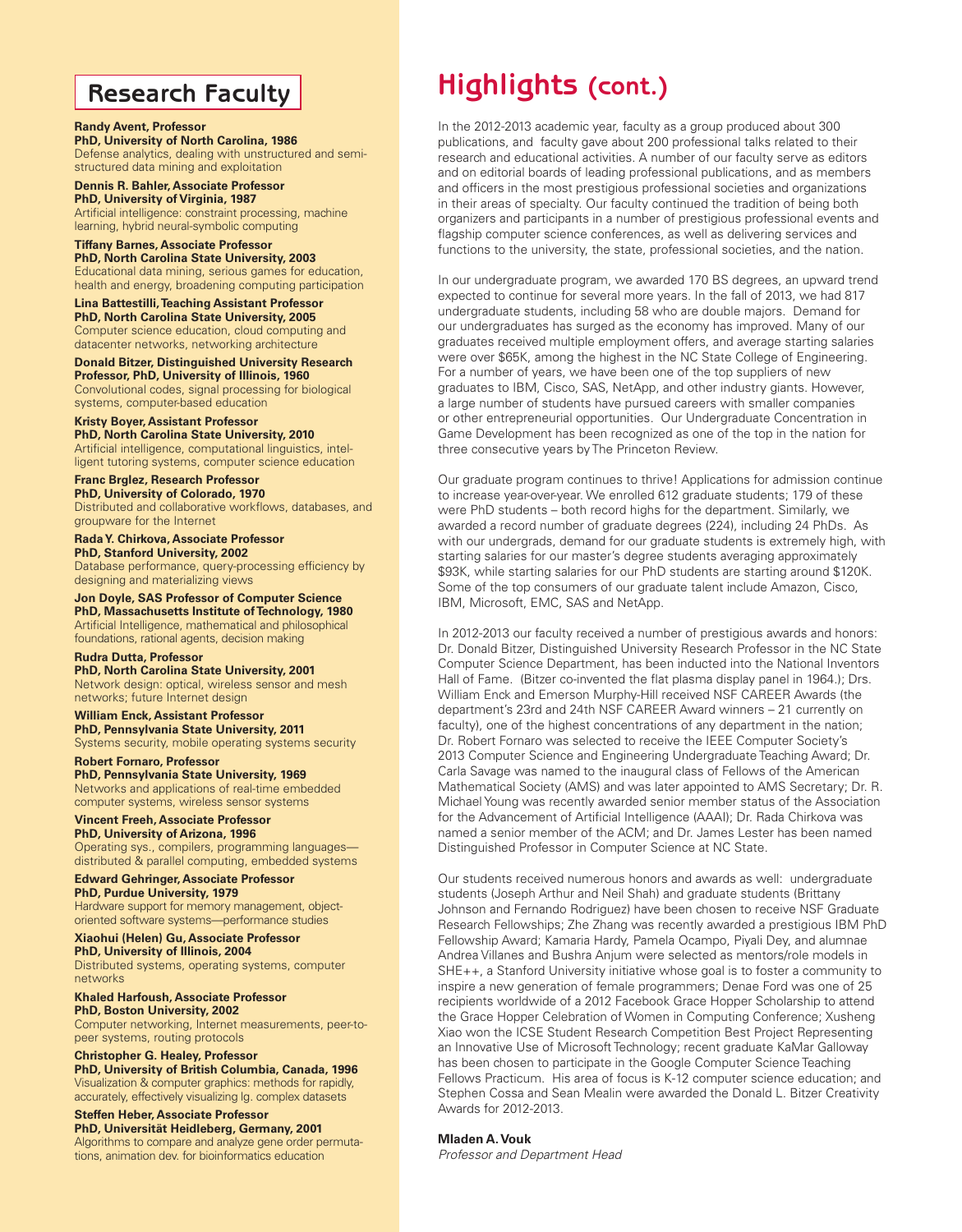### **Selected Research Projects Research Faculty (***cont.***)**

*Complete list with abstracts is at http://www.csc.ncsu.edu/research/*

*Secure Open Systems Initiative,* **Dennis Kekas, Peng Ning, Mladen Vouk, Rudra Dutta. \$3,336,000 by Army Research Office.**

*NSA/North Carolina State University Science of Security Lablet: Analytics Supporting Security Science,* **Laurie Williams, Michael Rappa. \$2,475,248 by National Security Agency via US Army Research Office***.*

*North Carolina Bio-Preparedness Collaboration (NCB-Prepared),* **Marc Hoit (OIT), Laurie Williams. \$1,760,486 by US Dept. of Homeland Security via UNC-CH***.*

*ENGAGE: Immersive Game-Based Learning for Middle Grade Computational Fluency,*  **James Lester, Kristy Boyer, Bradford Mott, Eric Wiebe. \$1,015,996 by National Science Foundation***.*

*Scalable Data Management, Analysis, and Visualization (SDAV) Institute,* **Nagiza Samatova, Anatoli Melechko. \$750,000 by US Department of Energy***.*

*NetSE: Large: Collaborative Research: Platys: From Position to Place in Next Generation Networks,* **Injong Rhee, Munindar Singh. \$706,167 by National Science Foundation***.*

*Quality of Information-Aware Networks for Tactical Applications (QUANTA),* **Munindar Singh. \$669,029 by Pennsylvania State University (Army Research Laboratory)***.*

*Co-Design of Hardware/Software for Predicting MAV Aerodynamics,* **Frank Mueller. \$666,666 by Virginia Polytechnic Institute and State University (US Air Force)***.*

*NeTS: Large: Collaborative Research: Network Innovation Through Choice, Rudra* **Dutta, George Rouskas. \$643,917 by National Science Foundation***.*

*Comprehension-Driven Program Analysis (CPA) for Malware Detection in Android Phones,* **Xuxian Jiang. \$556,488 by Iowa State University/US Air Force-Research Laboratory***.*

*HCC: Small: Plan-Based Models of Narrative Structure for Virtual Environments,* **R. Michael Young. \$513,860 by National Science Foundation***.*

*CAREER: Expanding Developers' Usage of Software Tools by Enabling Social Learning,* **Emerson Murphy-Hill. \$498,681 by National Science Foundation***.*

*Detection and Transition Analysis of Engagement and Affect in a Simulation-Based Combat Medic Training Environment,* **James Lester, Bradford Mott. \$478,592 by Columbia University/US Army Research Laboratory***.*

*CAREER: Enable Robust Virtualized Hosting Infrastructures via Coordinated Learning, Recover, and Diagnosis,* **Xiaohui (Helen) Gu. \$450,000 by National Science Foundation***.*

*CAREER: Trust and Privacy Management for Online Social Networks,* **Ting Yu. \$450,000 by National Science Foundation***.*

*III: Small: Optimization Techniques for Scalable Semantic Web Data Processing in the Cloud,* **Kemafor Anyanwu Ogan. \$446,942 by National Science Foundation***.*

*NeTS: Small: Computationally Scalable Optical Network Design, George Rouskas.* **\$429,995 by National Science Foundation***.*

*SHF: Small: Towards Regulatory Compliance Software Engineering with UCONLEGAL,* **Ana Antón, Jon Doyle. \$400,000 by National Science Foundation***.*

*CAREER: Secure OS Views for Modern Computing Platforms,* **William Enck. \$400,000 by National Science Foundation***.*

*Scalable and Power Efficient Data Analytics for Hybrid Exascale Systems,* **Nagiza Samatova. \$364,944 by Oakridge National Laboratories – UT Battelle, LLC***.*

*REU Site: Interactive and Intelligent Media,* **Tiffany Barnes. \$359,999 by National Science Foundation***.*

*SHF: Small: Expressive and Scalable Notifications from Program Analysis Tools,* **Emerson Murphy-Hill, Sarah Heckman. \$250,000 by National Science Foundation***.*

*Collaborative Research: Dynamic Staging Architecture for Accelerating I/O Pipelines,*  **Xiaosong Ma, Scott Klacky. \$133,933 by National Science Foundation***.* 

**Sarah Heckman, Teaching Assistant Professor PhD, North Carolina State University, 2009**

Computer science and software engineering education, open educational resources

**Xuxian Jiang, Associate Professor PhD, Purdue University, 2006** Virtual machines and security

**James C. Lester, Distinguished Computer Science Professor, PhD, University of Texas, 1994** Artificial intelligence, intelligent user interfaces, intelligent tutoring systems, computational linguistics

**Xiaosong Ma, Associate Professor (joint appointment with ORNL), PhD, University of Illinois, 2003** High performance computing, parallel I/O, storage systems, scientific data management

**Brad Mott, Research Scientist PhD, NC State University, 2006** Artificial intelligence, game-based learning environments, computational models of interactive narrative

**Frank Mueller, Professor PhD, Florida State University, 1994** Compilers and code optimization, concurrent and distributed, real-time and embedded systems

**Emerson Murphy-Hill, Assistant Professor PhD, Portland State University, 2009** Software engineering, esp. the intersection of humancomputer interaction and software engineering.

**Peng Ning, Professor PhD, George Mason University, 2001** Computer and network security: new techniques for building trustworthy systems and wireless security

**Kemafor Anyanwu Ogan, Assistant Professor PhD, University of Georgia, 2007** Semantic computing: semantic Web, databases, data mining, information retrieval, services computing

**Harry Perros, Alumni Distinguished Graduate Professor, PhD, Trinity College, Ireland, 1975** Performance analysis of optical networks, performance monitoring of grids, queueing networks

**Michael Rappa, Distinguished University Professor, PhD, Univ. of Minnesota, 1987**

Analytics, e-commerce, open courseware, open educational content, technology management

**Douglas S. Reeves, Professor PhD, The Pennsylvania State University, 1987** Internet protocols, multimedia computing and networking, information security, computer org.

**Injong Rhee, Professor PhD, UNC Chapel Hill, 1994** Computer/wireless/sensor networks, multimedia networking, distributed systems, operating systems

**David Roberts, Assistant Professor PhD, College of Computing, Georgia Tech, 2010** Machine learning and artifical intelligence and their application to interactive technological experiences

**Robert D. Rodman, Professor PhD, University of California, Los Angeles, 1973** Computational forensic linguistics, applying AI to error recovery in speech recognition

**George N. Rouskas, Professor PhD, Georgia Institute of Technology, 1994** Network architectures and protocols, optical networks, grid computing, scheduling

**Nagiza Samatova, Professor (joint apt. w/ORNL), PhD, Russian Acad. of Sci. (CCAS), 1993** Graph theory & algorithms, bioinformatics, systems biology, data management, data integration

**Carla D. Savage, Professor PhD, University of Illinois, 1977** Combinatorics, combinatorial algorithms, network algorithms, graph theory, discrete mathematics